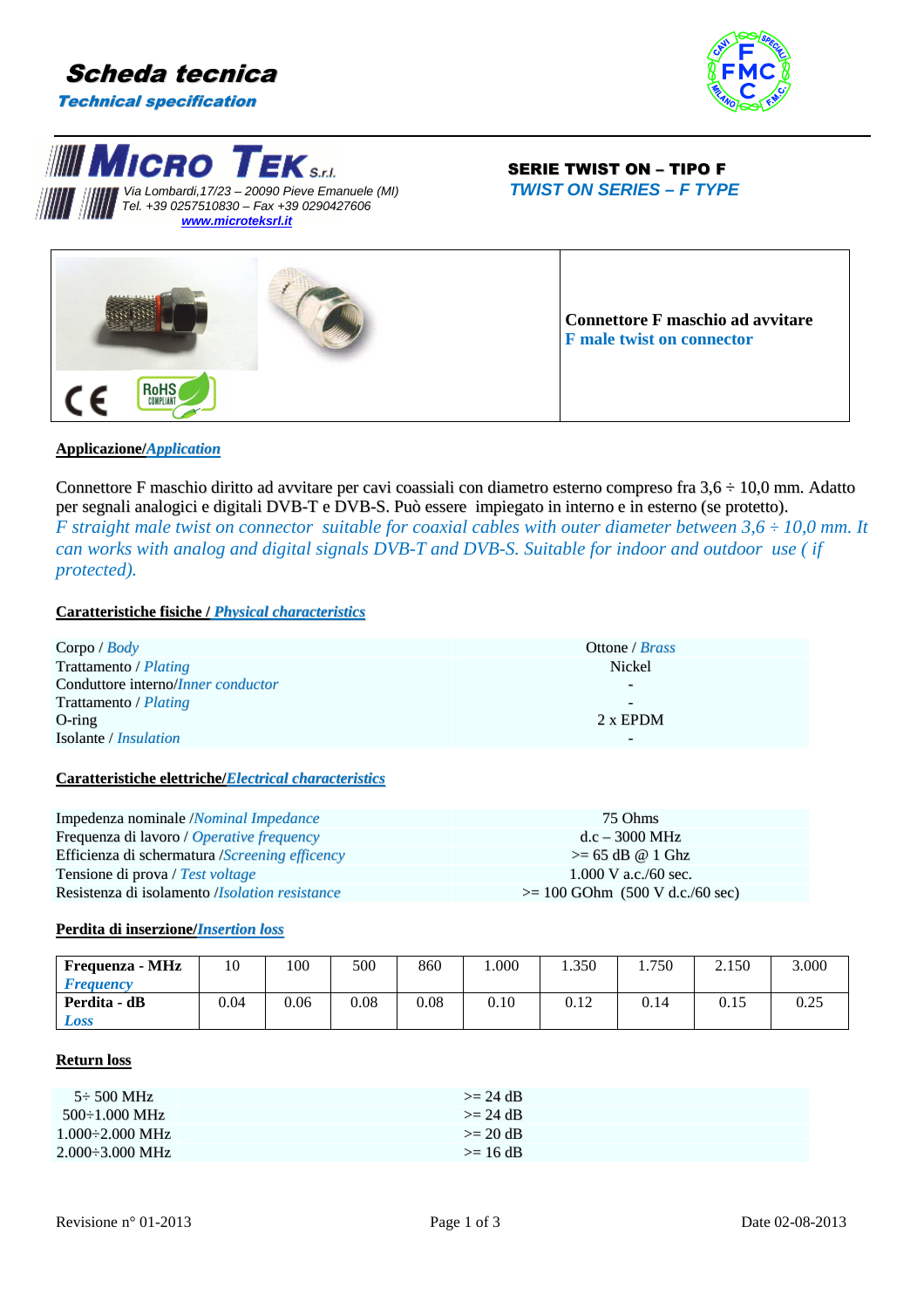







**Caratteristiche meccaniche/** *Mechanical characteristics*

| Temperatura operativa/Operating temperature range     | $-15^{\circ}$ C/+70 $^{\circ}$ C |
|-------------------------------------------------------|----------------------------------|
| Temperatura di installazione/Installation temperature | -5°C/+50°C.                      |
| Max. forza di trazione / <i>Max tensile strenght</i>  | $110 - 140$ N <sup>*</sup>       |
| Grado di protezione IP / Protection IP-code           | $IP-54**$                        |
| Cavo tipo / <i>Cable type</i>                         | Vedi tabella / See table         |

\*In funzione del tipo di cavo / *Accordingly with the type of cable*

\*\*Lato ingresso cavo rivolto verso il basso / *The cable entry must be facing downwards*

### **Norme tecniche e standard applicabili/** *Applicable specification & Standard rules*

IEC 61169-24-ED.2.0 EDT – CEI 46-125 RoHS 2002/95EC & 2011/65EC CE mark

# **Modelli disponibili/***Available item*

| <b>Articolo</b> | Codice colore     | Cavo F.M.C tipo         | Dimensioni*       | Imballo                       |
|-----------------|-------------------|-------------------------|-------------------|-------------------------------|
| <b>Item</b>     | <b>Color</b> code | <b>F.M.C</b> cable type | Dimensions*       | Package                       |
| 3100000122      |                   | $H322 - Mini coax$      | $0,4/1,9/3,6$ mm  | Barattolo/Can 100 pcs         |
| 3200000122      |                   |                         |                   | Dispenser 25 pcs              |
| 3100000123      |                   | H323A                   | $0,6/2,9/4,2$ mm  | Barattolo/ <i>Can</i> 100 pcs |
| 3200000123      |                   |                         |                   | Dispenser 25 pcs              |
| 3100000121      |                   | $H21 - H50W$ H321       | $0,8/3,5/5,0$ mm  | Barattolo/Can 100 pcs         |
| 3200000121      |                   | – H355A                 |                   | Dispenser 25 pcs              |
| 3100000124      |                   |                         | $1,0/4,4/5,9$ mm  | Barattolo/Can 100 pcs         |
| 3200000124      |                   |                         |                   | Dispenser 25 pcs              |
| 3100000125      |                   | $H25 - H325$            | $1,1/4,8/6,8$ mm  | Barattolo/Can 100 pcs         |
| 3200000125      |                   | H399A - H400A           |                   | Dispenser 25 pcs              |
| 3100000100      |                   | COAX 11A                | $1,6/7,2/10,0$ mm | Barattolo/Can 25 pcs          |
|                 |                   |                         |                   |                               |

\*Ø Conduttore interno /dielettrico/esterno

**\*** *Ø Inner conductor /dielectric / outer*

**Istruzioni di montaggio disponibili in video sul sito www.microteksrl.it** *Mounting instruction available in video on our web site www.microteksrl.it*



I connettori sono classificati rifiuti speciali sebbene , in generale , non pericolosi. E' severamente proibito smaltire i connettori con i rifiuti solidi urbani

*The connectors are classified as special waste, although, in general, non-hazardous. It's strictly forbidden to disposal the connectors with the municipal solid waste.*